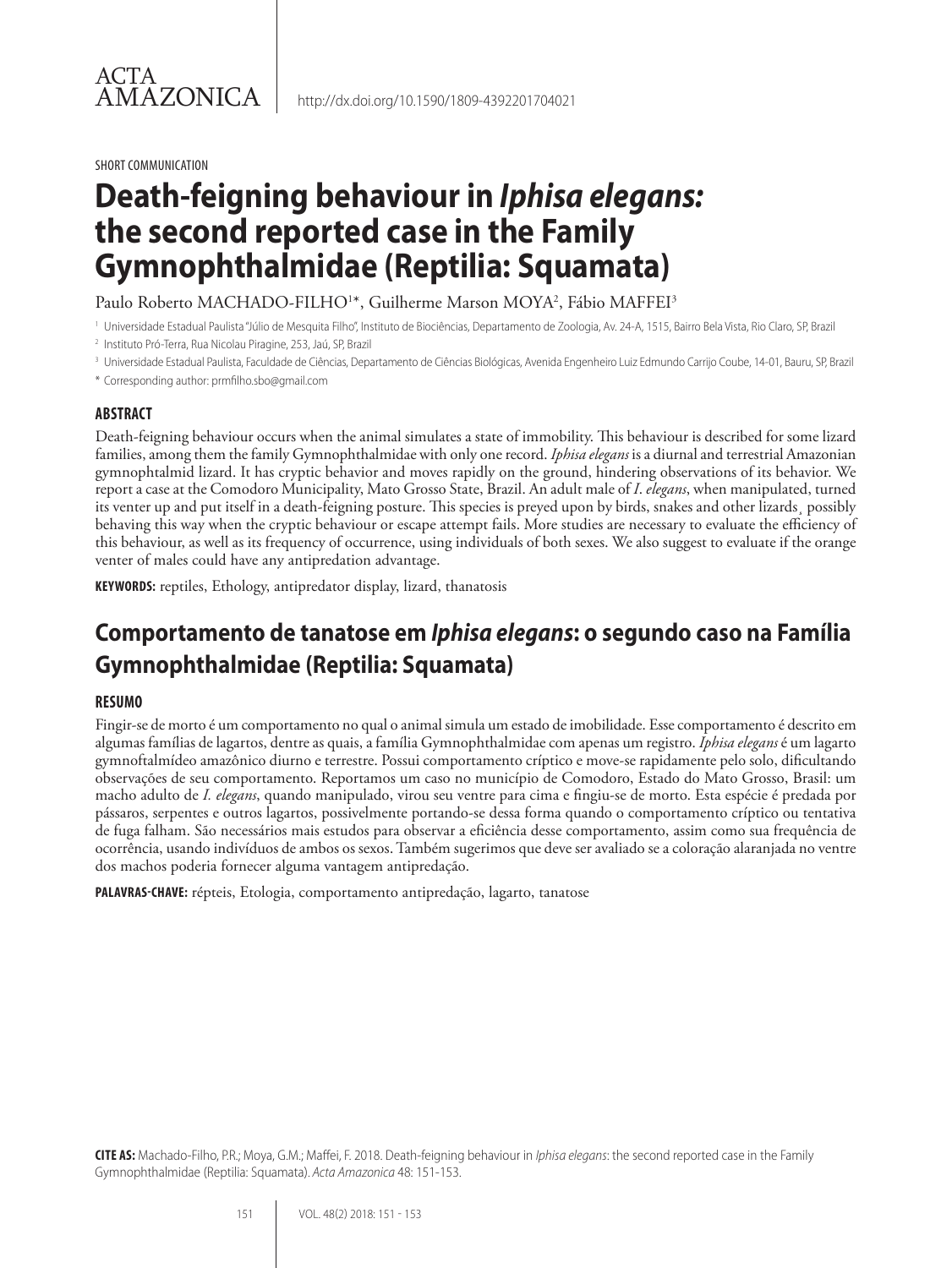Death-feigning behaviour (thanatosis) occurs when the animal simulates a state of immobility (i.e. pretending to be dead) in response to external stimuli (Santos *et al*. 2010). This behaviour could be effective against predators that do not feed on carrion or dead prey, and against those which need movement cues to find and handle further their prey (Toledo *et al*. 2011). For lizards, this behaviour is described for the families Crotaphytidae (Gluesing 1983), Dibamidae (Torres-Cervantes *et al*. 2004), Gymnophthalmidae (Muscat *et al*. 2016), Liolaemidae (Rocha 1993; Santos *et al*. 2010), Scincidae (Langkilde *et al*. 2003; Patel *et al.* 2016) and Tropiduridae (Galdino and Pereira 2002; Gomes *et al*. 2004; Kosldorf *et al*. 2004; Bertoluci *et al*. 2006).

The family Gymnophthalmidae is widely distributed from southern Mexico to Argentina, comprising more than 40 genera and 235 species, with 32 genera and 92 species being found in Brazil (Costa and Bérnils 2015; Uetz *et al*. 2017). *Iphisa elegans* is a small Amazonian gymnophtalmid with mainly diurnal habits, found in leaf litter of Brazil, Bolivia, Colombia, Ecuador, Peru and the Guiana Shield (Guyana and Surinam) (Avila-Pires 1995; Andrade *et al*. 2013).

According to recent studies, the name *Iphisa elegans* includes a complex of cryptic species (Nunes *et al*. 2012). Adults of this species exhibit an antique-brown to dark yellowish dorsal surface, venter creamy grey in females and orange in males (Beebe 1945; Avila-Pires 1995), which is characterized as sexual dichromatism (Rodrigues *et al*. 2007). These lizards have cryptic behavior, running into the leaf litter in response to any disturbance in their surroundings (Hoogmoed 1973; Vitt *et al.* 2008). Due to the difficulty of observing specimens of *I. elegans* in nature, their natural history and defensive repertoire are largely unknown. In order to enrich this knowledge for the family, we report the first case of death-feigning behaviour for this species and the second report for the whole family Gymnophthalmidae.

On September 16th, 2015, three individuals of *Iphisa elegans* were captured in pitfall traps during a fauna monitoring program at Comodoro Municipality, Mato Grosso State, Brazil (13º42'00.63"S 60º25'01.69"W). When manipulated, an adult male (snout-vent length, SVL = 48 mm, Figure 1) turned venter up, putting itself in a death-feigning posture for 50 seconds. The same behaviour was repeated three times by the same individual, which held the position for about two minutes each time. In all situations, the lizard kept its eyes closed, and only returned to the normal position when it was put back onto the ground. The specimen was deposited in the Zoological Collection of the Universidade Federal de Goiás, municipality of Goiânia, Goiás State, Brazil (ZUFG 1221).

The first record for this behaviour in the family was for *Placosoma glabellum*, and the behaviour was similar to the case reported here. The lizard turned its venter up and



**Figure 1.** Individual of *Iphisa elegans* (ZUFG 1221, adult male): (A) In normal posture; (B) With exhibition of the orange venter. This figure is in color only in the electronic version.

remained still, with closed eyelids, maintaining this posture for approximately 60 seconds (Muscat *et al*. 2016).

Until now, all records of death-feigning behavior previously observed in lizards (with exception of an individual of *Liolaemus lutzae* and other of *Lygosoma punctata*), occurred after the specimens had been stimulated, including our record (Gluesing 1983; Rocha 1993; Galdino and Pereira 2002; Langkilde *et al*. 2003; Gomes *et al*. 2004; Kosldorf *et al*. 2004; Torres-Cervantes *et al*. 2004; Bertoluci *et al*. 2006; Santos *et al*. 2010; Muscat *et al*. 2016; Patel *et al*. 2016).

*Iphisa elegans* is preyed upon by birds, lizards and snakes (Cunha 1961; Hoogmoed 1973; Duellman 1978; Prudente *et al*. 1998). It is possible that *I. elegans* uses the death-feigning posture when the cryptic behaviour or scape attempt fails. Besides, it is suggested that this behaviour could be used to confuse visually oriented predators, such as birds. However, more studies are necessary to observe the efficiency of this behaviour, as well as its frequency of occurrence, using individuals of both sexes. In some species of lizards, the orange belly may be related to hormonal cycles in breeding males (Cox *et al*. 2005). We also suggest to evaluate if the orange venter in males could have any antipredation advantage.